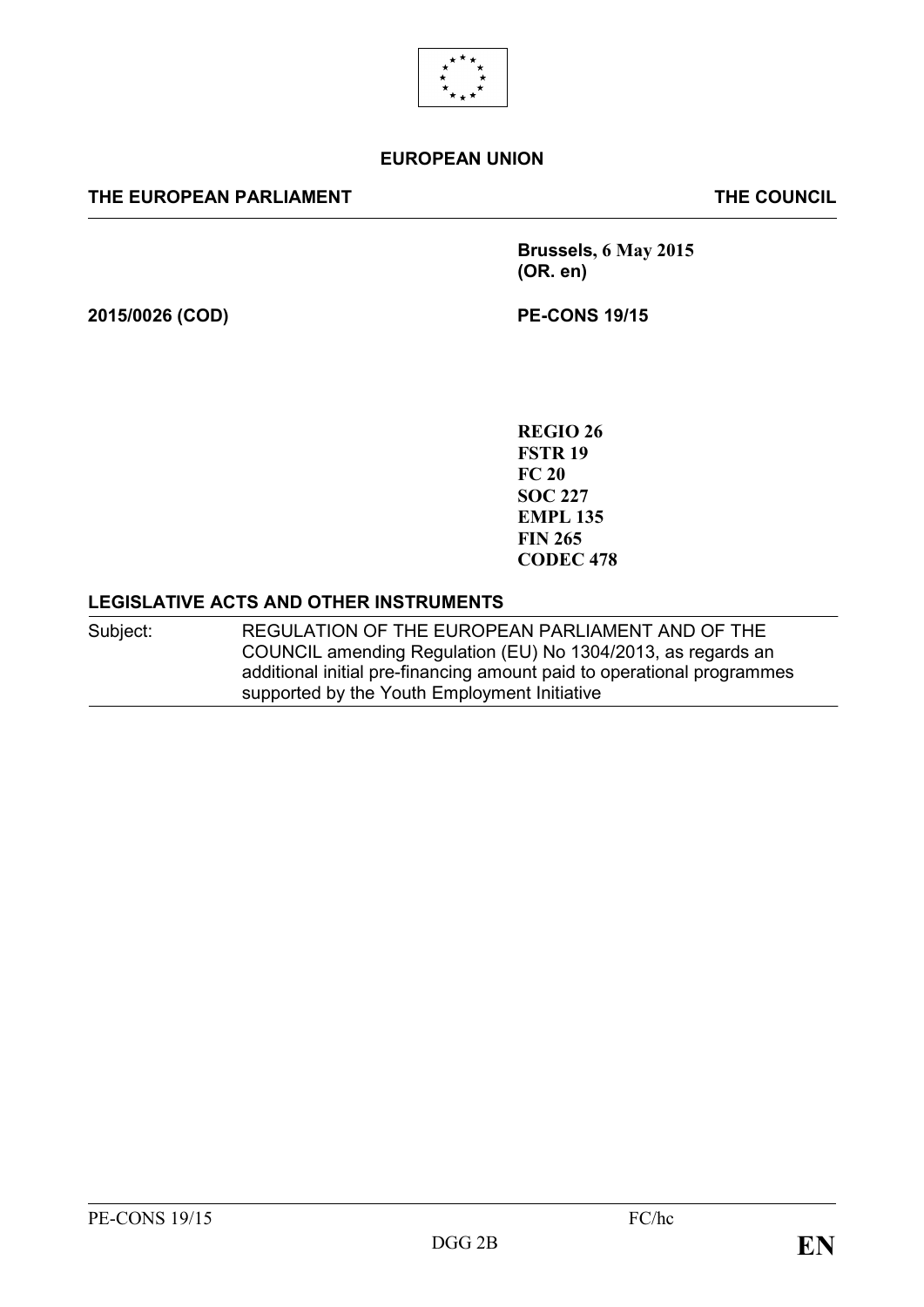# **REGULATION (EU) 2015/… OF THE EUROPEAN PARLIAMENT AND OF THE COUNCIL**

**of …**

# **amending Regulation (EU) No 1304/2013, as regards an additional initial pre-financing amount paid to operational programmes supported by the Youth Employment Initiative**

THE EUROPEAN PARLIAMENT AND THE COUNCIL OF THE EUROPEAN UNION,

Having regard to the Treaty on the Functioning of the European Union, and in particular Article 164 thereof,

Having regard to the proposal from the European Commission,

After transmission of the draft legislative act to the national parliaments,

Having regard to the opinion of the European Economic and Social Committee**[1](#page-1-0)** ,

After consulting the Committee of the Regions,

Acting in accordance with the ordinary legislative procedure**[2](#page-1-1)** ,

<span id="page-1-0"></span><sup>&</sup>lt;sup>1</sup> Opinion of 18 March 2015 (not yet published in the Official Journal).  $\mathbf{1}$ 

<span id="page-1-1"></span>**<sup>2</sup>** Position of the European Parliament of 29 April 2015 (not yet published in the Official Journal) and decision of the Council of ….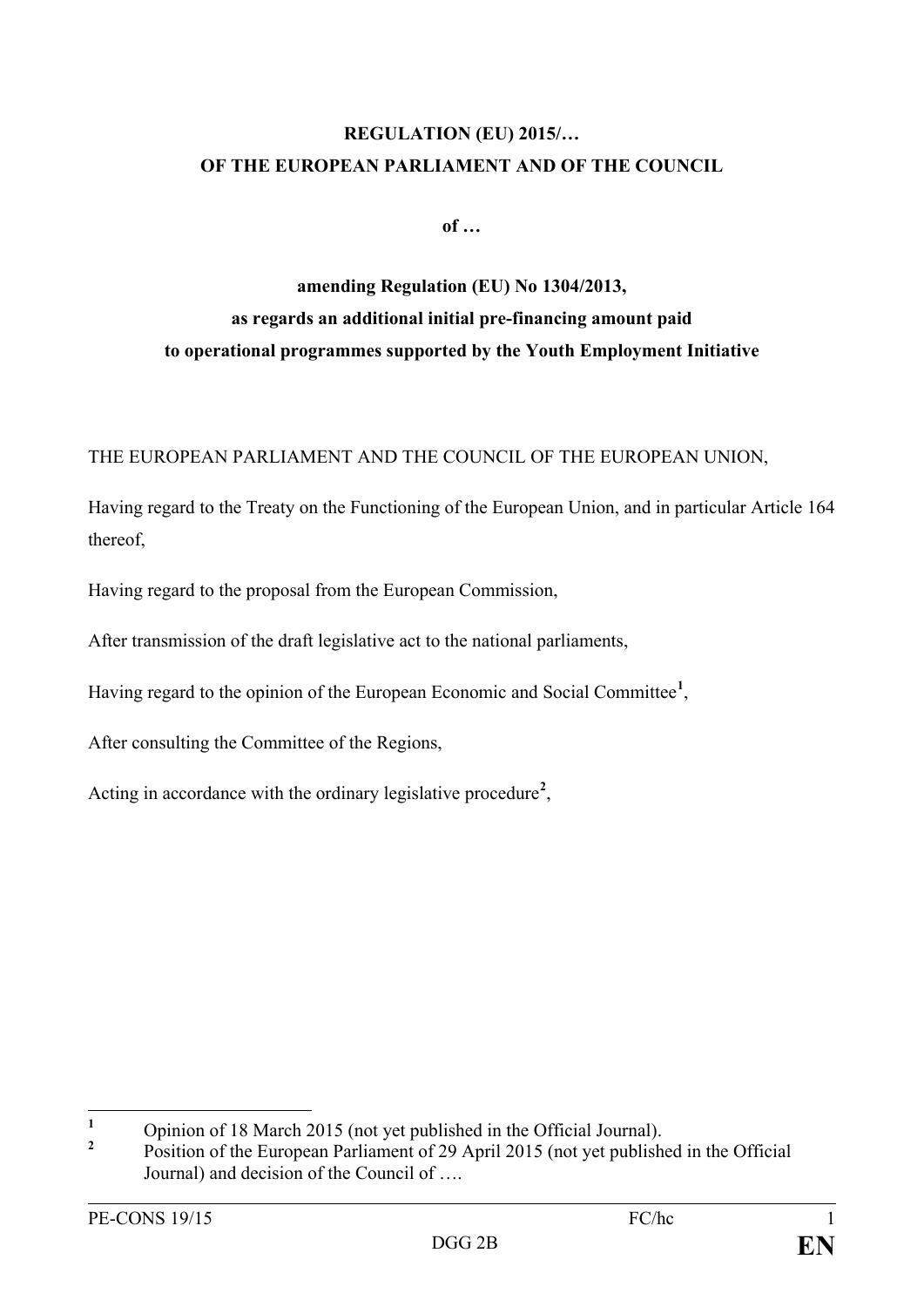#### Whereas:

(1) In light of the persistently high levels of youth unemployment in the Union, the Youth Employment Initiative (YEI) was established to provide support to young persons not in employment, education or training in the most affected regions. In order to ensure a quick response in the fight against youth unemployment, Regulation (EU) No 1303/2013 of the European Parliament and of the Council**[1](#page-2-0)** and Regulation (EU) No 1304/2013 of the European Parliament and of the Council**[2](#page-2-1)** laid down provisions allowing a quicker mobilisation of the resources allocated to the YEI, including, inter alia, the commitment of all the resources in the first two years of the programming period, the possibility to adopt operational programmes dedicated to the YEI before the Partnership Agreement, as referred to in Regulation (EU) No 1303/2013, is submitted to the Commission, and the eligibility of expenditure incurred in respect of operations under the YEI as from 1 September 2013.

<span id="page-2-1"></span><span id="page-2-0"></span>**<sup>1</sup>** Regulation (EU) No 1303/2013 of the European Parliament and of the Council of 17 December 2013 laying down common provisions on the European Regional Development Fund, the European Social Fund, the Cohesion Fund, the European Agricultural Fund for Rural Development and the European Maritime and Fisheries Fund and laying down general provisions on the European Regional Development Fund, the European Social Fund, the Cohesion Fund and the European Maritime and Fisheries Fund and repealing Council Regulation (EC) No 1083/2006 (OJ L 347, 20.12.2013, p. 320). <sup>2</sup> Regulation (EU) No 1304/2013 of the European Parliament and of the Council of 17 December 2013 on the European Social Fund and repealing Council Regulation (EC) No 1081/2006 (OJ L 347, 20.12.2013, p. 470).  $\mathbf{1}$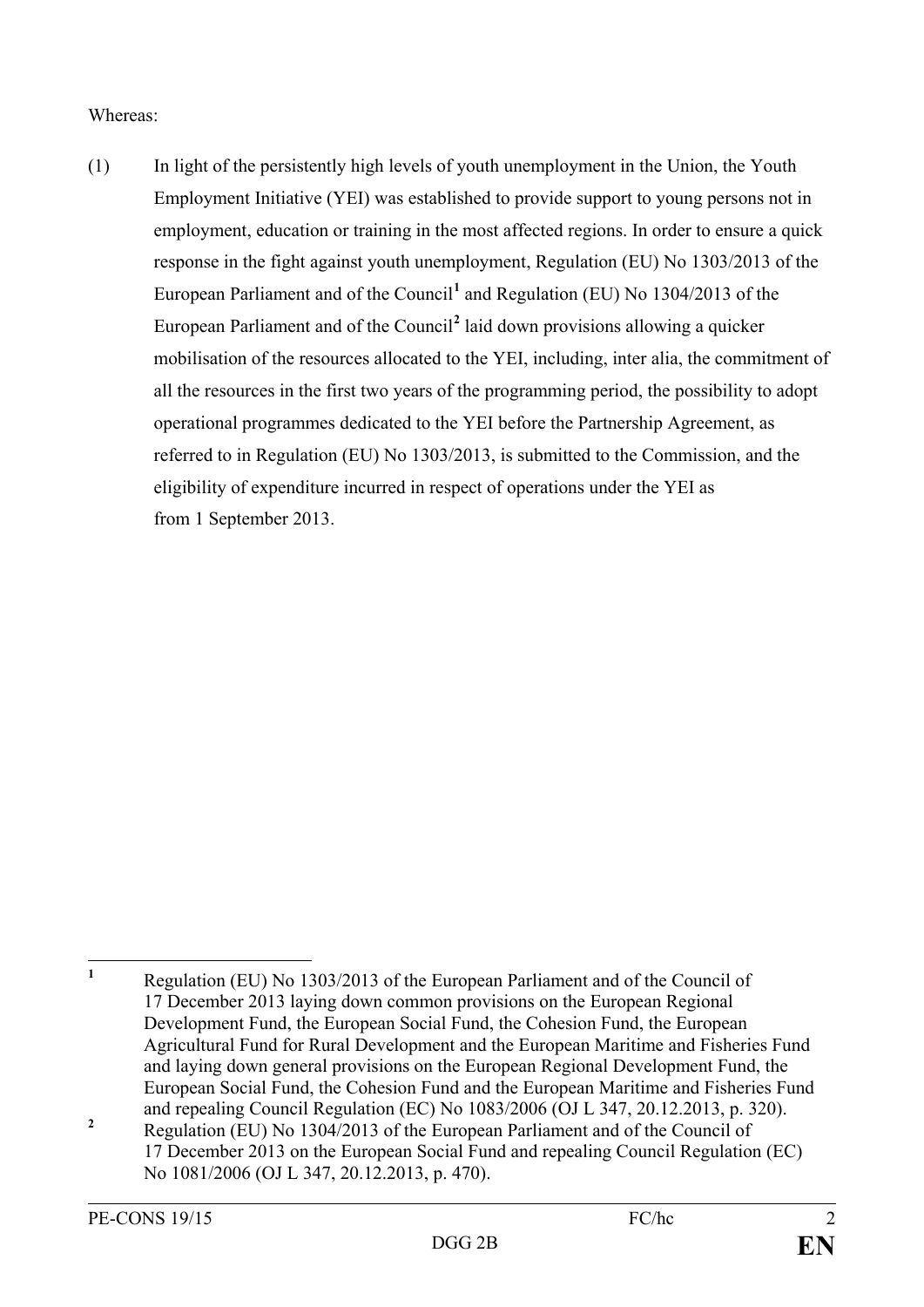- (2) The budgetary constraints faced by Member States and the lack of available funding at the initial stage of the programming period have caused significant delays in the implementation of the YEI. Regulation (EU) No 1303/2013 established the levels of the initial pre-financing amount to be paid to ensure that Member States have the means to provide support to beneficiaries from the start of the implementation of operational programmes. However, in the context of the YEI, those amounts are considered to be insufficient to provide the necessary payments to beneficiaries for the implementation of operations.
- (3) In order to address the budgetary constraints faced by Member States at the initial stage of the programming period and taking into account the urgent need to address youth unemployment and the specific features of the YEI, provisions should be laid down that complement Regulation (EU) No 1303/2013, to increase the level of the initial pre-financing paid to operational programmes supported by the YEI in 2015. To ensure that Member States have sufficient means to provide payments to beneficiaries responsible for the implementation of operations that target youth unemployment, an additional initial pre-financing amount from the specific allocation for the YEI should be paid in 2015 for operational programmes supported by the YEI, in order to complement the pre-financing amounts paid in accordance with Regulation (EU) No 1303/2013.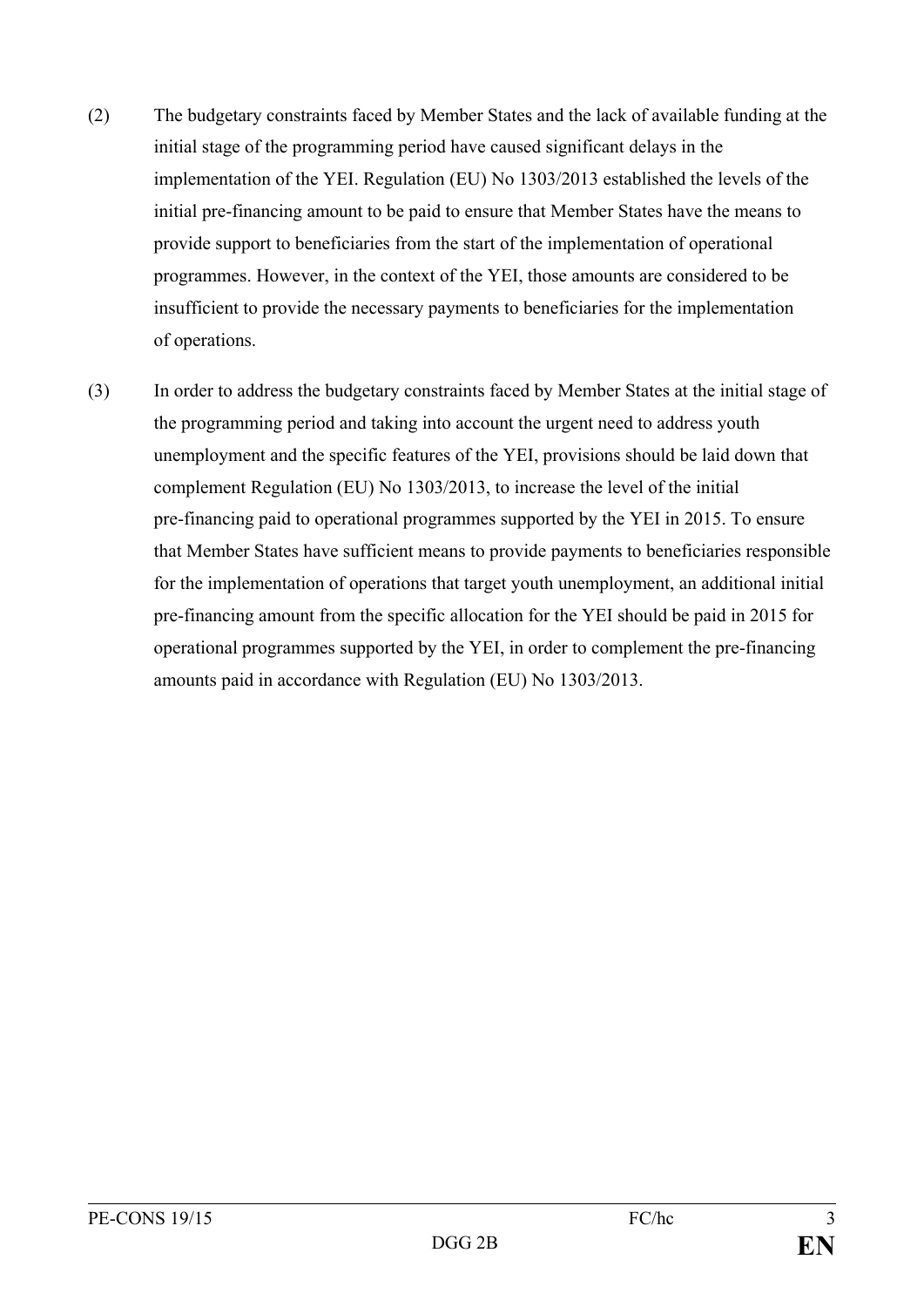- (4) To ensure that the additional initial pre-financing amount is used for the immediate implementation of the YEI, that amount should be reimbursed to the Commission should the Union contribution from the YEI not amount to an adequate level in interim payment applications submitted to the Commission within 12 months after the entry into force of this Regulation.
- (5) In order to allow for the prompt application of the measures laid down in this Regulation, this Regulation should enter into force on the day following that of its publication in the *Official Journal of the European Union*.
- (6) Regulation (EU) No 1304/2013 should therefore be amended accordingly,

### HAVE ADOPTED THIS REGULATION: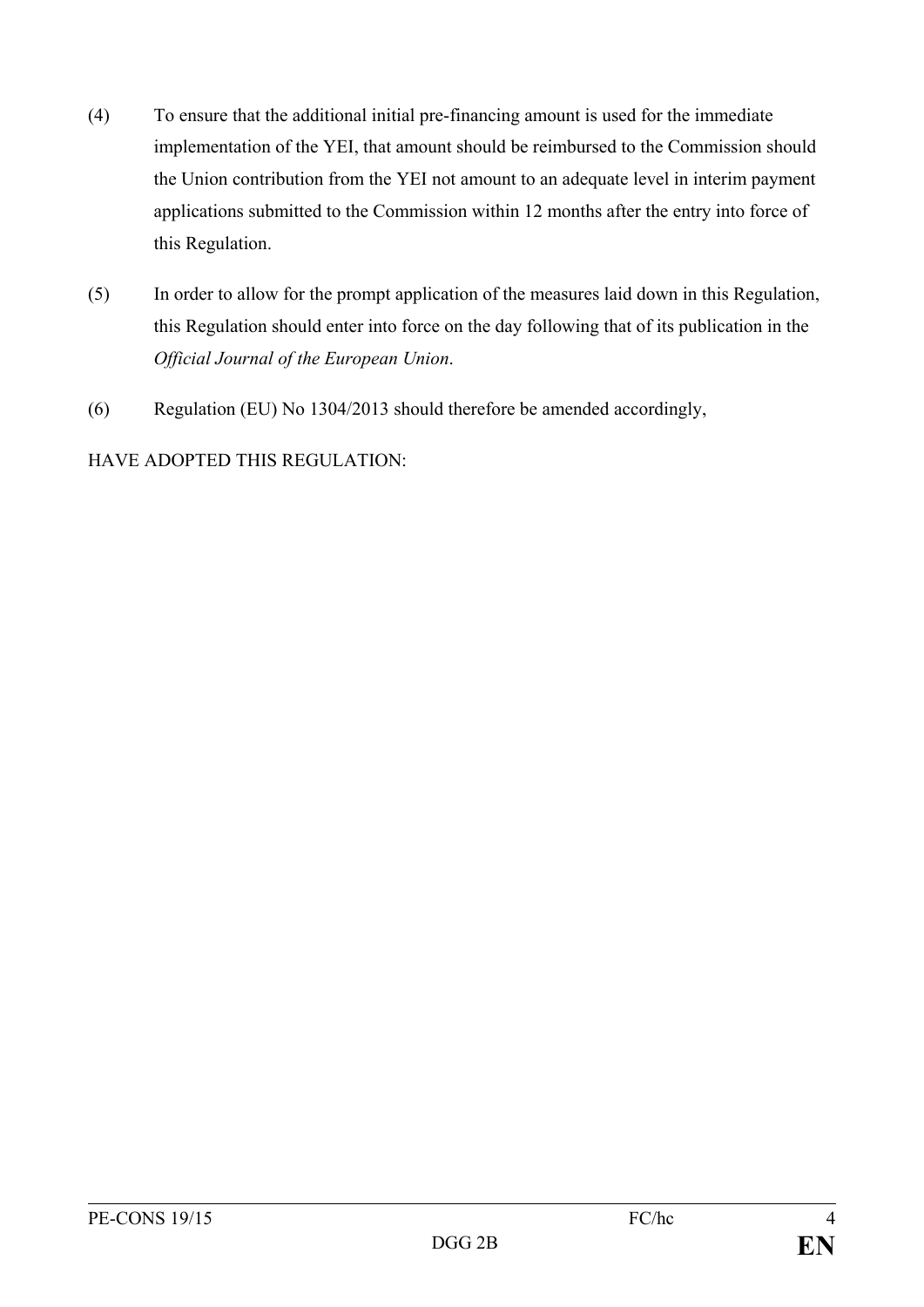#### *Article 1*

In Regulation (EU) No 1304/2013, the following Article is inserted:

# "*Article 22a*

*Payment of additional initial pre-financing amount to operational programmes supported by the YEI*

- 1. In addition to the initial pre-financing amount paid in accordance with point (b) of Article 134(1) of Regulation (EU) No 1303/2013, an additional initial pre-financing amount from the specific allocation for the YEI shall be paid in 2015 for all operational programmes supported by the YEI, irrespective of the form of the programming arrangement in accordance with Article 18 of this Regulation, in order to increase the initial pre-financing from the specific allocation for the YEI to 30 % (the 'additional initial pre-financing amount').
- 2. For the purposes of the calculation of the additional initial pre-financing amount, the amounts paid from the specific allocation for the YEI to the operational programme in accordance with point (b) of Article 134(1) of Regulation (EU) No 1303/2013 shall be deducted.